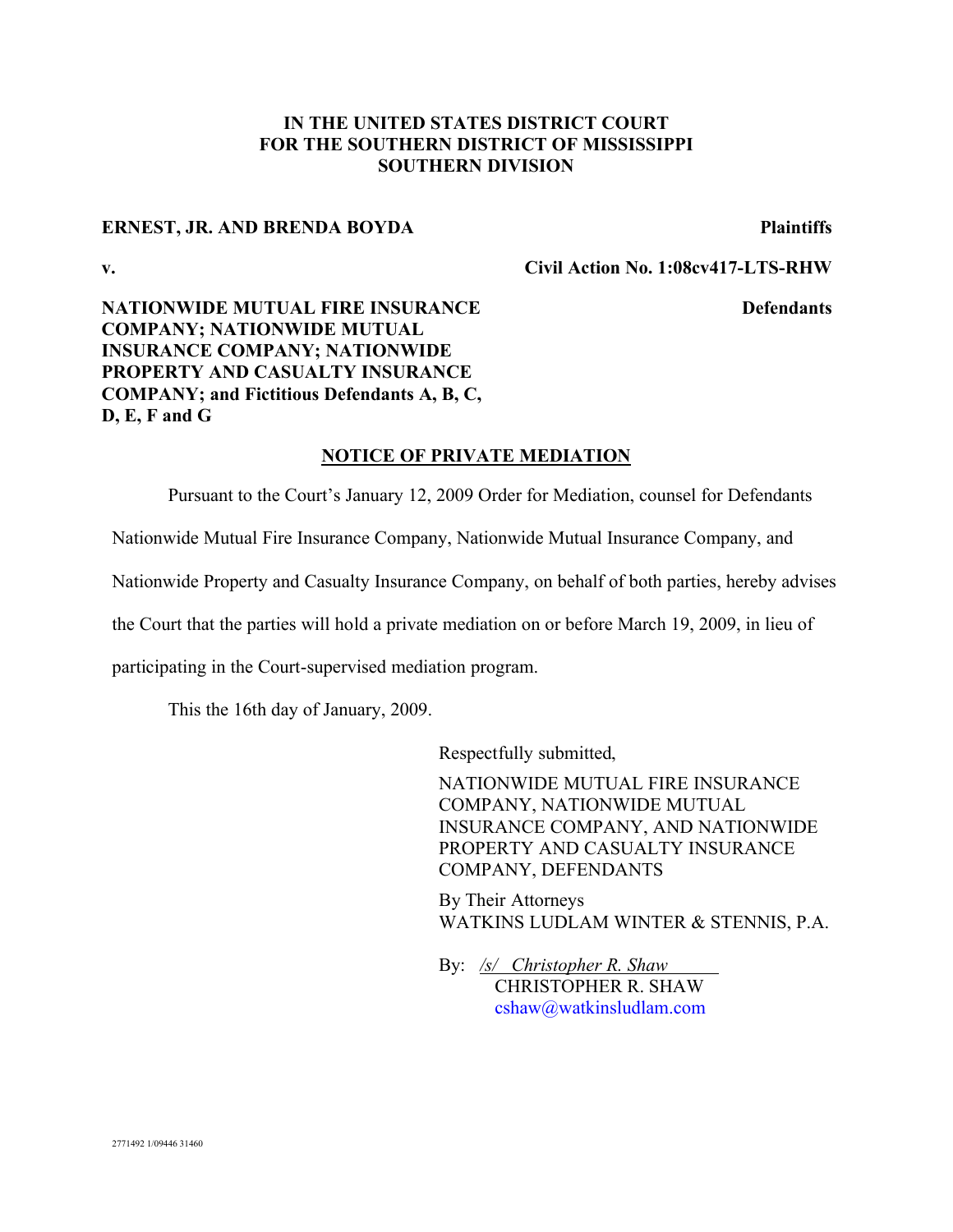H. Mitchell Cowan (MSB No.7734) Laura Limerick Gibbes (MSB No. 8905) F. Hall Bailey (MSB No. 1688) Janet D. McMurtray (MSB No. 2774) Laura L. Hill (MSB No. 102247) Christopher R. Shaw (MSB No. 100393) April Reeves (MSB No. 100671) WATKINS LUDLAM WINTER & STENNIS, P.A. 190 East Capitol Street, Suite 800 (39201) Post Office Box 427 Jackson, MS 39205 Telephone: (601) 949-4900 Facsimile: (601) 949-4804